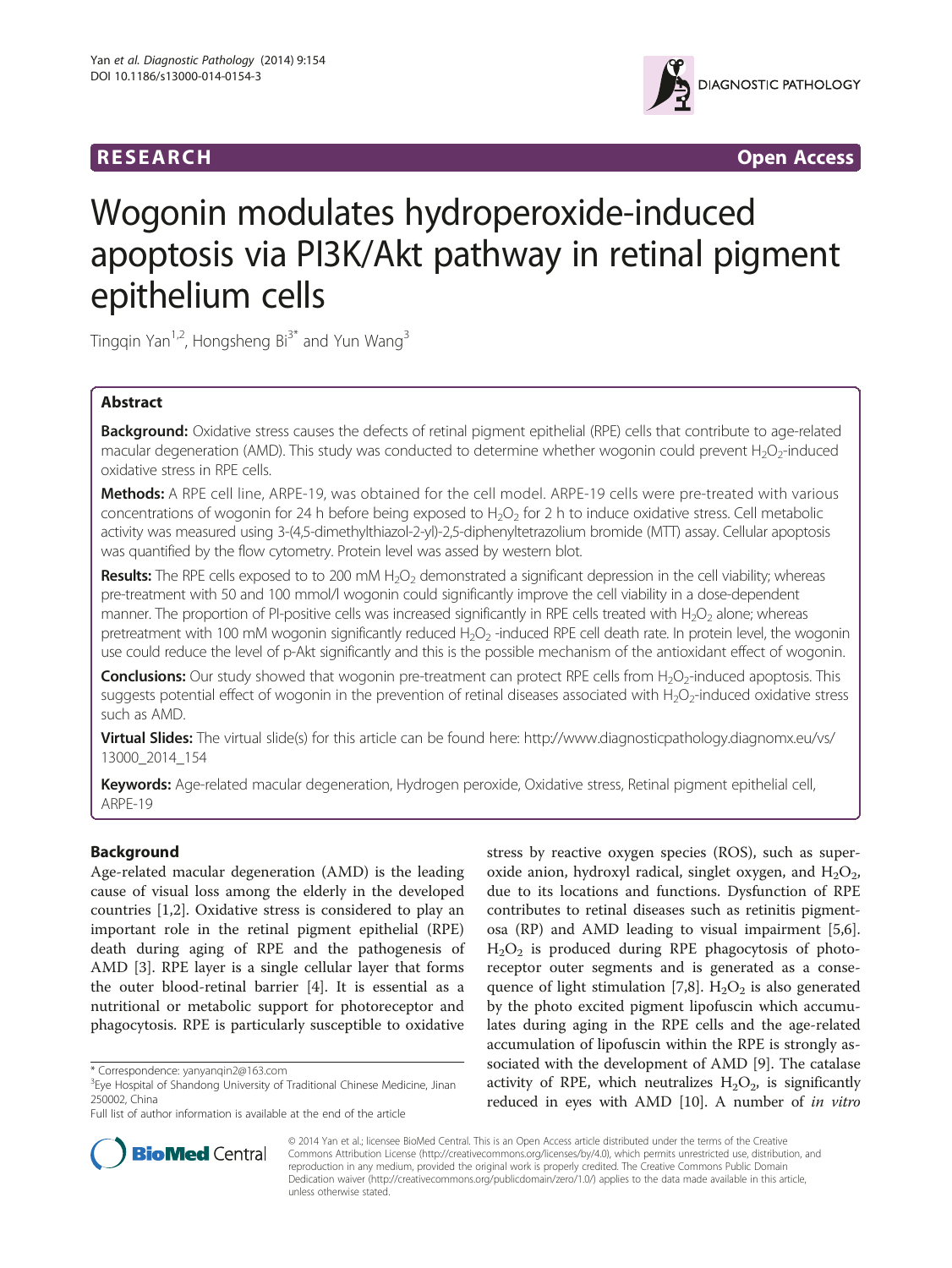<span id="page-1-0"></span>studies have shown that oxidative stress induced by  $H_2O_2$ would lead to RPE damage, with preferential damages to mitochondrial DNA and RPE cell death. Evidence for the involvement of oxidative stress in RPE death during aging and AMD comes also from the observation that daily administration of antioxidant nutrients may reduce the risk of AMD, which may result in significant health-care cost savings [[11](#page-4-0),[12](#page-5-0)]. Antioxidants that may play an important role include flavonoids, which are polyphenolic compounds present in high concentrations in certain plants, fruits, vegetables and other plant-derived foods [\[13](#page-5-0)].

Flavonoids, a class of plant secondary metabolites, are the most common group of polyphenolic compounds that are ubiquitous in vegetables, fruits, and some medicinal plants. Flavonoids are recognized as anti-oxidant or anti-tumor agents. Wogonin is a naturally flavonoid isolated from the root of Scutellaria baicalensis Georgi, which has been widely used for its antioxidant, antiinflammatory, and anticancer activities (Figure 1) [\[14](#page-5-0)]. The anticancer activity of wogonin has been reported various human cell lines including myeloma cell RPMI 8226, hepatocellular carcinoma SK-HEP-1 and SMMC-7721, human breast cancer cells and human cervical carcinoma HeLa cells [\[15\]](#page-5-0). Its activity is mediated by the cancer cell differentiation, and is regulated by various genes and proteins [[16](#page-5-0)]. However, the effect of wogonin on the  $H_2O_2$  induced RPE cells is still unclear. We therefore evaluated the effect of wogonin on cellular events associated with AMD on RPE cells in vision research in an *in-vitro* model.

#### Methods

Cell Titer 96 One Solution Cell Proliferation Assay (MTT) reagent was purchased from Promega (Madison, WI, USA). Phenazine methosulfate (PMS), Hoechst stain solution, and propidium iodide (PI) were obtained from Sigma (St. Louis, MO). NE-PER® nuclear and cytoplasmic extraction reagents were purchased from Thermo Scientific (Rockford, IL). A fluorescein isothiocyanate (FITC)





annexin V Apoptosis Detection Kit I and phospho-pRb antibodies were purchased from BD Biosciences (San Diego, CA). Anti-rabbit human phosphorylation protein kinase B (p-AKT) monoclonal antibody and anti-rabbit human β-actin monoclonal antibody are all from American Cell Signaling.

# Cell culture and treatments

ARPE-19 cells, a human RPE cell line, were obtained from American Type Culture Collection (Manassas, VA). The cells were maintained as previously described [\[17](#page-5-0)]. The cells were treated with  $H_2O_2$  and wogonin for the indicated time periods. After pretreatment with wogonin (Sigma, St Louis, USA, purity  $\geq$  95%) at concentrations of 50 and 100 mg/l for 24 h, 200  $\mu$ mol/l H<sub>2</sub>O<sub>2</sub> was added and incubated with the cells for an additional 24 h. The cells in control group were treated with the same volume of phosphate-buffered saline (PBS), while the cells in model groups were incubated with  $H_2O_2$  at 200  $\mu$ mol/l for 3–24 h. The morphological changes of cells were observed using a phase contrast microscope.

#### Cell viability measurement by MTT assay

ARPE-19 cells  $(1 \times 10^5$  cells/well) were seeded and grown in 96-well plates for 24 h. At the designated times, cell viability was determined using MTT assay. Briefly, 100 μl of MTT solution  $(5 \text{ mg/ml})$  was added to each well and incubated for 4 h at 37°C in the dark. After incubation, 100 μl of dimethylsulfoxide (DMSO) was added to each well to lyse the cells. The absorbance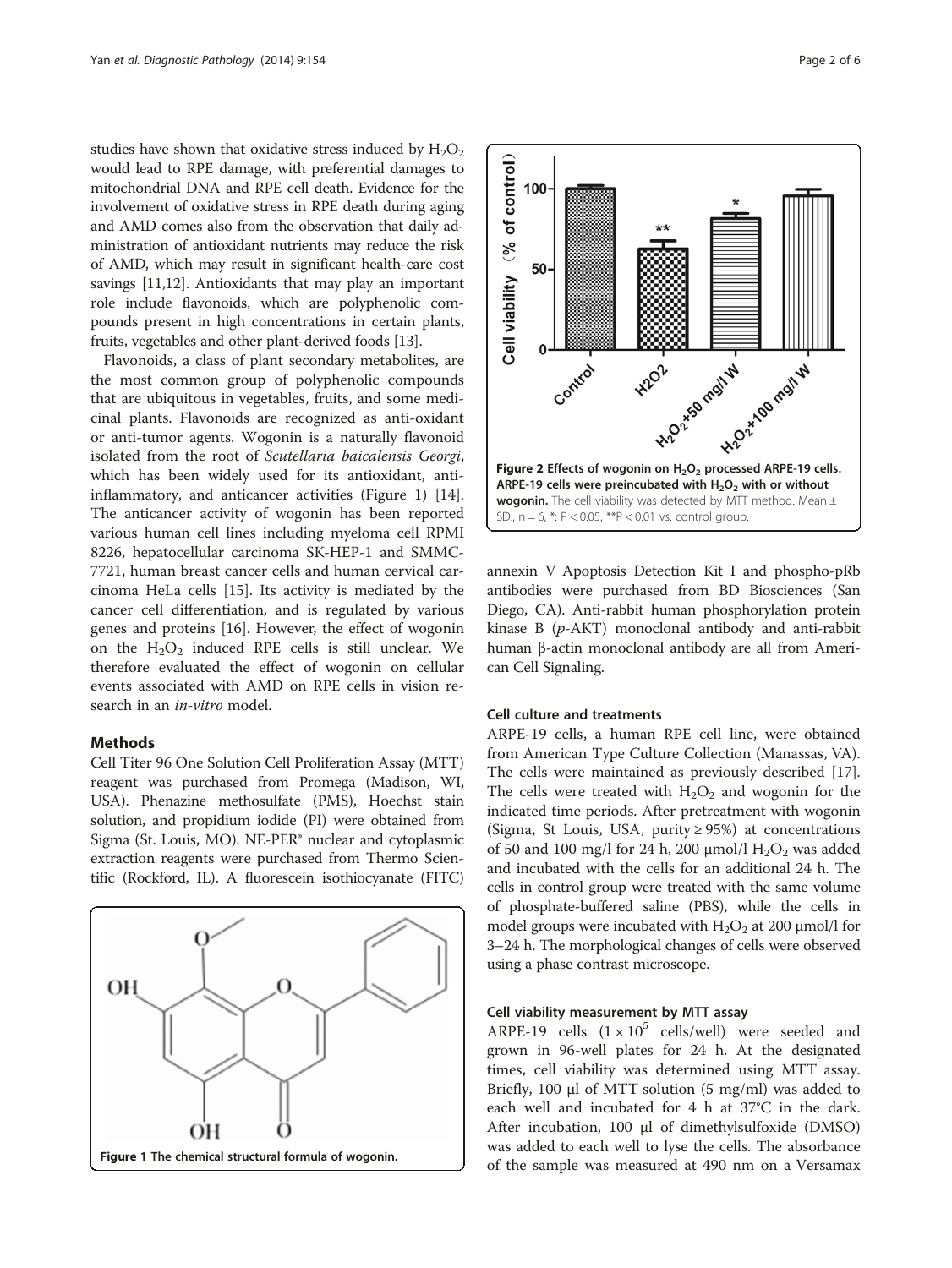<span id="page-2-0"></span>microplate reader using SoftMax Pro 4.8 analysis Molecular Devices software (Sunnyvale, CA).

#### Detection of cell apoptosis by flow cytometry

After the cells are treated, we collect all anchoragedependent cells and floating cells to the flow cytometer for centrifugation at 1000 RPM for 5 min. Then the cells are washed by PBS twice and record the amount. Then we use  $1 \times$  Binding Buffer to re-suspend the cells, adjust the cell concentration to  $1 \times 10^6$ /ml, drip 100 µl of cell suspension to a 5 ml flow tube, and then add Annexin V 5 μl and PI 10 μl to gently blend it and keep in a dark place for 10 min at room temperature. Immediately detect and analyze the result to calculate the percentage of the viable apoptotic cell.

# Western blot assay

Proteins were extracted from RPE cells and the immunblots were probed with primary antibodies for phosphorylated

Akt (Ser-473) overnight at 4°C followed by incubation with the corresponding secondary antibodies at room temperature for 1 hour. The blots were visualized with ECL-plus reagent. Phosphorylated Akt immunoblots were then stripped with strip buffer at 50°C for 30 min and re-blotted for total Akt.

#### Statistical analysis

The measured data are presented as mean ± standard deviation  $(x \pm sd)$ . We used the t-test to compare the means of two samples and analyzed the dose–response relationship using Spearman rank correlation; the variance analysis was conducted using the statistical software SPSS 13.0. All the results indicating  $p < 0.05$  show statistical significance.

### Result

# Effect of  $H_2O_2$  and wogonin on ARPE-19 cell viability

The viability of ARPE-19 cells treated in control, 200 μmol/ l H<sub>2</sub>O<sub>2</sub>, 200 μmol/l H<sub>2</sub>O<sub>2</sub>+ 50 m/l wogonin and 200 μmol/l

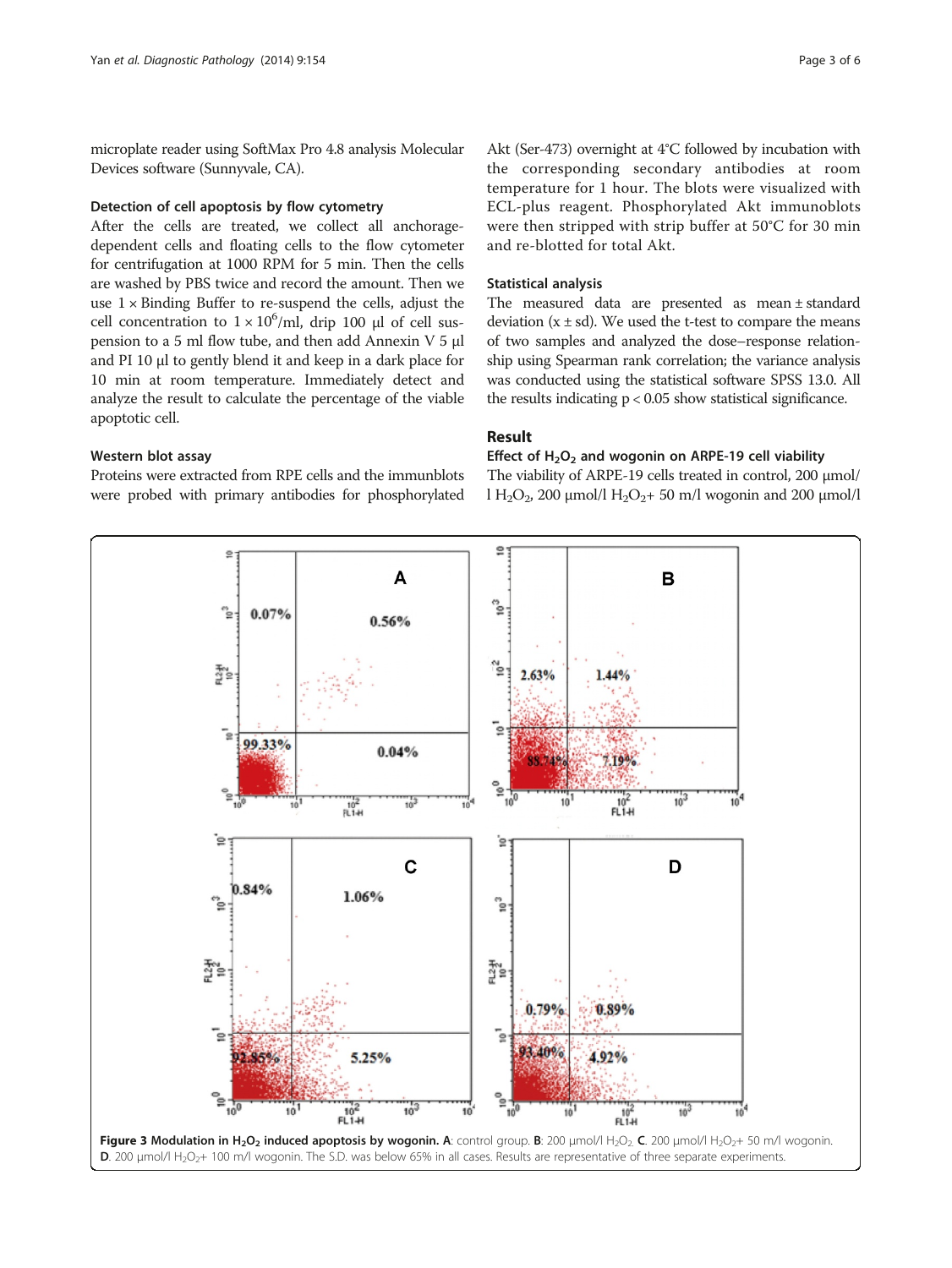$H_2O_2$ + 100 m/l wogonin at 24 h were 100% ± 3.0%, 62.7 ± 8.0%,  $85.2 \pm 3.8$ % and  $95.5 \pm 4.4$ % of the control value, respectively (Figure [2\)](#page-1-0). The viability of ARPE-19 cells treated with 200  $\mu$ mol/l H<sub>2</sub>O<sub>2</sub> and 200  $\mu$ mol/l H<sub>2</sub>O<sub>2</sub>+ 50 m/l wogonin are significantly reduced. However, the 200 μmol/l  $H_2O_2$ + 100 m/l wogonin demonstrated non-significant results compared with the control group (Figure [2](#page-1-0)).

#### Wogonin protect APRPE-19 from  $H_2O_2$ -induced apoptosis

Annexin V-FITC apoptosis detection kit was used to assess the apoptosis effect of wogonin on the  $H_2O_2$  induced apoptosis in ARPE-19 cells. As shown in Figure [3A](#page-2-0) and Figure [3B](#page-2-0), compared with the control group (apoptotic rate: 0.04%), 200  $\mu$ mol/l H<sub>2</sub>O<sub>2</sub>, for 24 h would lead to a significant higher rate of apoptosis. The supplementation of wogonin could reduce the  $H_2O_2$  induced apoptosis and a high concentration of wogonin would lead to a more significant effect (apoptotic rate: 4.92%) compared with the lower concentration (apoptotic rate: 5.25%).

# Wogonin down-regulates p-Akt but not total Akt at protein levels

Protein levels of p-Akt were up-regulated in a dosedependent manner after exposured to different concentrations of wogonin for 48 h (Figure 4a). The relative density of p-Akt in control, 200 μmol/l H<sub>2</sub>O<sub>2</sub>, 200 μmol/l H<sub>2</sub>O<sub>2</sub>+ 50 m/l wogonin and 200 μmol/l  $H_2O_2$ + 100 m/l wogonin were  $100\% \pm 0.4\%$ , 62.1%  $\pm 3.0\%$ , 85.2%  $\pm 3.3\%$  and 96.1%  $\pm$ 3.7%. However, the protein level of Akt was not significantly changed. The relative density of p-Akt in control, 200 μmol/l H<sub>2</sub>O<sub>2</sub>, 200 μmol/l H<sub>2</sub>O<sub>2</sub>+ 50 m/l wogonin and 200  $\mu$ mol/l H<sub>2</sub>O<sub>2</sub>+ 100 m/l wogonin were 100% ± 1.1%,  $252\% \pm 2.1\%$ ,  $112.3\% \pm 6.2\%$  and  $98\% \pm 4.8\%$ .

# **Discussion**

In the present work, we evaluated the capacity of wogonin in preventing  $H_2O_2$ -induced oxidative stress in human APRE cell lines. Our study shows for the first time that wogonin pre-treatment can protect RPE cells from oxidative stress induced by  $H_2O_2$ . The use of wogonin could increase the expression of p-Akt. It could be inferred that the protective effect might be conduced via PI3K/Akt pathway.

We first evaluated the effect of wogonin on the viability of  $H_2O_2$  processed ARPE-19 cells. The concentration of 100 mg/l would produce a significant effect while the concentration of 50 mg/l showed no significant change. Then we detect the anti-apoptotic effects of wogonin using Annexin V-PI double staining assays. Our results indicated that wogonin caused dose-dependent effect and the apoptotic rate in response to wogonin occurred in parallel, with Annexin V-positive cells gradually becoming Annexin-V negative. Through the western-blot,



we could find that a significant p-Akt up-regulation might explain the anti-apoptotic effects of wogonin.

Wogonin is a naturally occurring mono flavonoid extracted from Scutellaria baicalensis radix. It has been reported that it had certain anti-oxidative effects. Chao J et al. showed that wogonin would inhibited the oxidative neuronal damage induced by  $H_2O_2$  and a glutathione depleting agent D,L-buthionine [S,R]-sulfoximine. Furthermore, wogonin dramatically inhibited lipid per-oxidation initiated by  $Fe<sup>2+</sup>$  and L-ascorbic acid in rat brain homogenates. It also exhibited 1,1-diphenyl-2-picrylhydrazyl radical scavenging activity. Taken together, these results demonstrated that wogonin exhibits neuroprotective actions in cultured cortical cells by inhibiting excitotoxicity and various types of oxidative stress-induced damage. The antioxidant actions with radical scavenging activity may contribute, at least in part, to the neuro-protective effects [\[18](#page-5-0)]. Besides, a study was conducted to investigate the possible mechanism through which wogonin inhibited the mite antigen-induced chemokine expression in human keratinocytes, HaCaT cells. It was found that wogonin could significantly suppress the mite antigen-induced TARC expression via the induction of HO1. Wogonin could induce HO1 expression, which in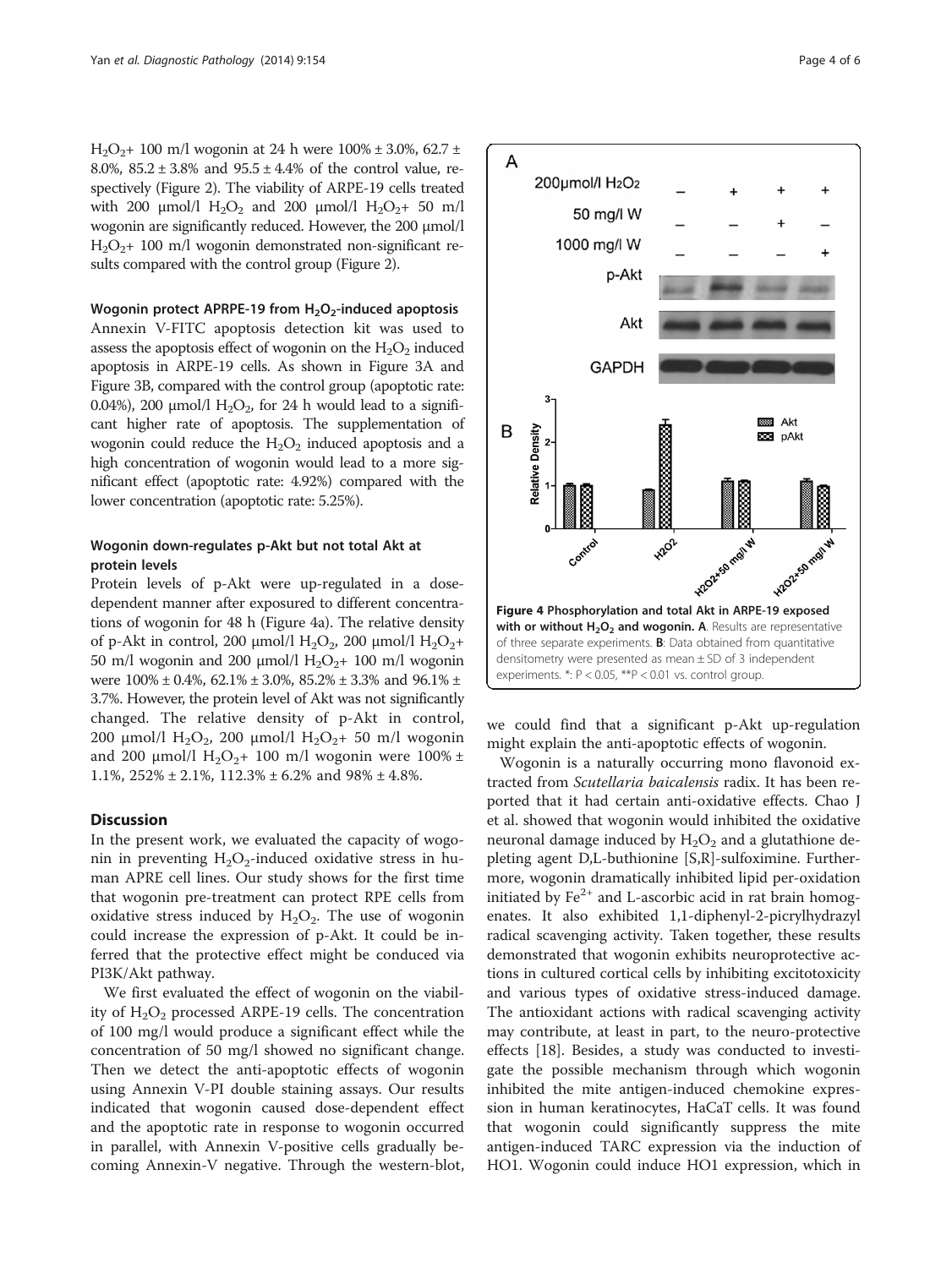<span id="page-4-0"></span>turn would suppresses TARC expression induced by mite antigen in human HaCaT cells [[19\]](#page-5-0). However, the potential role of wogonin in the AMD is still unclear. This study provided some knowledge on this issue.

Recent evidence has revealed that PI3K/Akt pathway plays a role in the oxidative stress in the development of AMD. The regulatory role of the PI3K/Akt signal cascade in oxidative stress process appears to be cell- and ligand-specific. In a previous study, cultured human RPE cells were pretreated with medium alone, inhibitor of PI3K, Akt, or Akt/protein kinase B signaling inhibitor (API)-2, a specific Akt inhibitor, and then they were treated with  $H_2O_2$  at different doses for various times to determine whether a oxidant model influences Akt activation and whether Akt activation promotes RPE cell survival. The result demonstrated that a model oxidant,  $H<sub>2</sub>O<sub>2</sub>$ , induces PI3K expression and thereby activates Akt vitality. Akt activation enhances RPE cell survival and thus may protect RPE cells from oxidant-induced cell death under normal circumstances and in abnormal states such as AMD [\[20\]](#page-5-0). Byeon SH et al. showed that hydrogen peroxide-induced cell death was promoted by pre-treatment with VEGF-A and anti-VEGF-R2 neutralizing antibodies, but not with anti-VEGF-R1 neutralizing antibody. Phosphorylation of VEGF-R2 in RPE cells was induced by hydrogen peroxide, and pretreatment with anti-VEGF-A-neutralizing antibody inhibited phosphorylation. Phosphorylation of Akt under oxidative stress was abrogated by pretreatment with neutralizing antibodies against VEGF-A. In conclusion, autocrine VEGF-A enhanced RPE cell survival under oxidative stress in which VEGF-A/VEGF-R2/ PI3K/Akt pathway is involved. Neutralization of VEGF-A signaling, as in eyes with age-related macular degeneration, may influence RPE cell survival [\[21\]](#page-5-0). Besides, Liu et al. provide evidence that IFN induced VEGF expression in human retinal pigment epithelial cells. Their work emphasizes that the activation of the PI-3 K/mTOR/translational pathway is important for IFN-mediated VEGF expression in RPE cells. By elucidating molecular signaling involved in this process, our findings provide further mechanistic insight into the successful clinical application of rapamycin therapy for choroidal neovascularization in AMD [[22](#page-5-0)]. A recent interesting study showed that astaxanthin (AST) clearly reduced  $H_2O_2$ induced cell viability loss, cell apoptosis, and intracellular generation of ROS. Furthermore, treatment with AST activated the Nrf2-ARE pathway by inducing Nrf2 nuclear localization. Consequently, Phase II enzymes NQO1, HO-1, GCLM, and GCLC mRNA and proteins were increased. AST inhibited expression of  $H_2O_2$ -induced cleaved caspase-3 protein. Activation of the PI3K/ Akt pathway was involved in the protective effect of AST on the ARPE-19 cells.

#### Conclusions

To sum up, we firstly demonstrated that wogonin reduce the apoptosis induced by  $H_2O_2$ . The results extended our understandings on the molecular mechanisms of wogonin inhibiting oxidative stress in AMD. Wogonin may be a potent PI3K/Akt inhibitor and may be developed as a chemotherapeutic agent for AMD therapeutics in the future.

#### Competing interests

The authors declare that they have no competing interests.

#### Authors' contribution

BHS and WXR provided the conduction of the whole project, YQY and BHS performed the data analysis, YQY, BHS and WXR drafted the manuscript; BHS and WXR contributed to revise the manuscript. All authors read and approved the final manuscript.

#### Author details

<sup>1</sup>Clinical College of Shandong University of Traditional Chinese Medicine, Jinan 250355, China. <sup>2</sup>Central Hospital, Shandong Province, Taian, Shandong 271000, China. <sup>3</sup> Eye Hospital of Shandong University of Traditional Chinese Medicine, Jinan 250002, China.

#### Received: 11 March 2014 Accepted: 29 July 2014 Published online: 29 November 2014

#### References

- Schmidt-Erfurth U, Kaiser PK, Korobelnik JF, Brown DM, Chong V, Nguyen QD, Ho AC, Ogura Y, Simader C, Jaffe GJ, Slakter JS, Yancopoulos GD, Stahl N, Vitti R, Berliner AJ, Soo Y, Anderesi M, Sowade O, Zeitz O, Norenberg C, Sandbrink R, Heier JS: Intravitreal aflibercept injection for neovascular age-related macular degeneration: ninety-six-week results of the VIEW studies. Ophthalmology 2014, 121:193–201.
- 2. Liu L, Zou J, Jia L, Yang JG, Chen SR: Spectral- and time-domain optical coherence tomography measurements of macular thickness in young myopic eyes. Diagn Pathol 2014, 9:38.
- 3. Yu H, Zou X, Peng L, Wang Y, Zhang C, Chen B, Zou Y: Effect of soluble inducible costimulator level and its polymorphisms on age-related macular degeneration. DNA Cell Biol 2013, 32:717–721.
- 4. Liu L, Zou J, Huang H, Yang JG, Chen SR: The influence of corneal astigmatism on retinal nerve fiber layer thickness and optic nerve head parameter measurements by spectral-domain optical coherence tomography. Diagn Pathol 2012, 7:55.
- 5. Chan A, Lakshminrusimha S, Heffner R, Gonzalez-Fernandez F: Histogenesis of retinal dysplasia in trisomy 13. Diagn Pathol 2007, 2:48.
- 6. Cruz-Guilloty F, Saeed AM, Duffort S, Cano M, Ebrahimi KB, Ballmick A, Tan Y, Wang H, Laird JM, Salomon RG, Handa JT, Perez VL: T cells and macrophages responding to oxidative damage cooperate in pathogenesis of a mouse model of age-related macular degeneration. PLoS One 2014, 9:e88201.
- 7. Ramakrishna V, Jailkhani R: Evaluation of oxidative stress in Insulin Dependent Diabetes Mellitus (IDDM) patients. Diagn Pathol 2007, 2:22.
- 8. Oliveira-Costa JP, Zanetti JS, Silveira GG, Soave DF, Oliveira LR, Zorgetto VA, Soares FA, Zucoloto S, Ribeiro-Silva A: Differential expression of HIF-1alpha in CD44 + CD24-/low breast ductal carcinomas. Diagn Pathol 2011, 6:73.
- 9. Radu RA, Hu J, Yuan Q, Welch DL, Makshanoff J, Lloyd M, McMullen S, Travis GH, Bok D: Complement system dysregulation and inflammation in the retinal pigment epithelium of a mouse model for Stargardt macular degeneration. J Biol Chem 2011, 286:18593–18601.
- 10. Ersoy L, Ristau T, Hahn M, Karlstetter M, Langmann T, Droge K, Caramoy A, den Hollander AI, Fauser S: Genetic and environmental risk factors for age-related macular degeneration in persons 90 years and older. Invest Ophthalmol Vis Sci 2014, <sup>55</sup>(3):1842.
- 11. Rosen RB, Hu DN, Chen M, McCormick SA, Walsh J, Roberts JE: Effects of melatonin and its receptor antagonist on retinal pigment epithelial cells against hydrogen peroxide damage. Mol Vis 2012, 18:1640–1648.